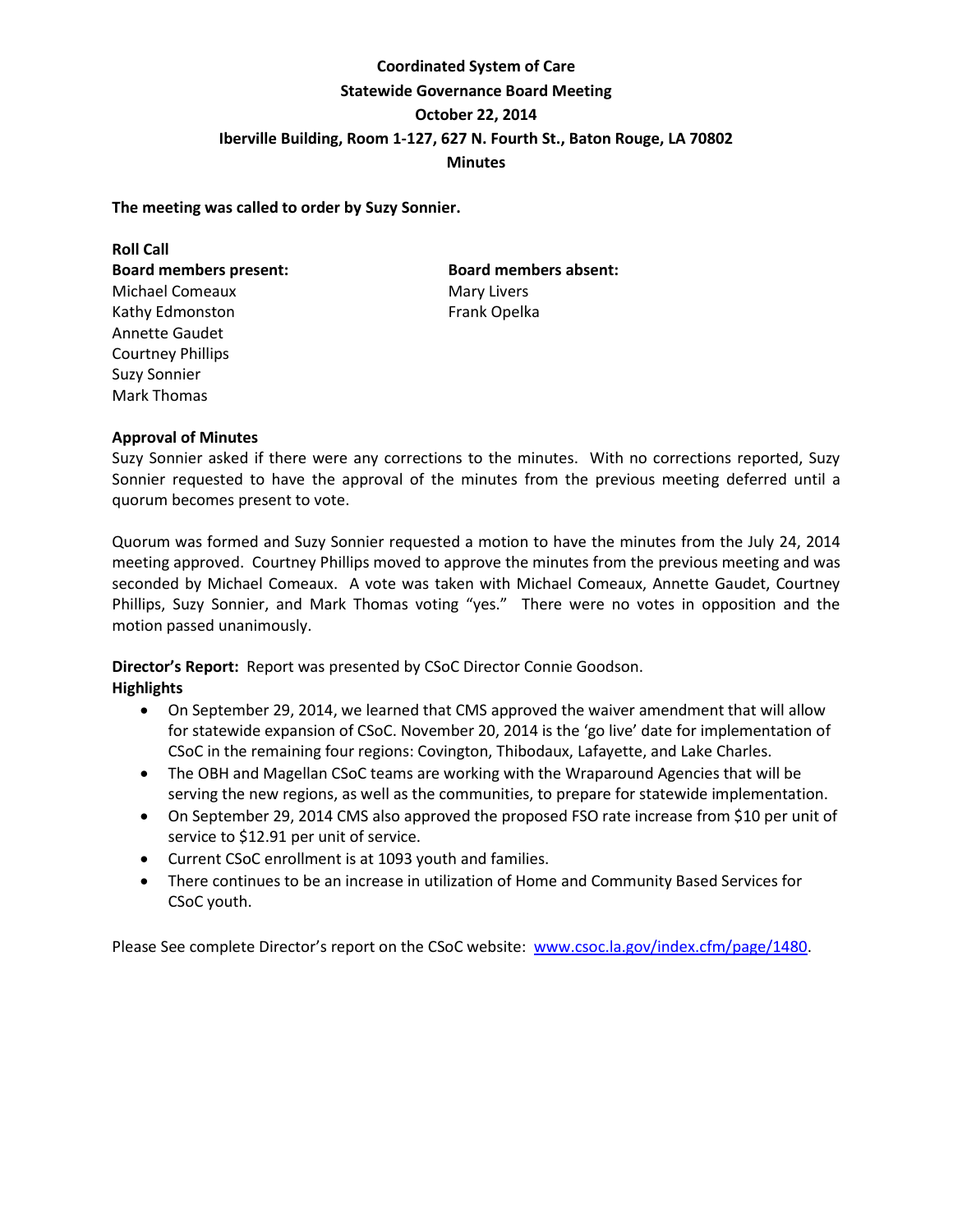| <b>Act 1225</b>                                                            | 7/13/<br>2012 | 10/11/<br>2012 | 1/17/<br>2013 | 4/12/<br>2013 | 7/12/<br>2013 | 9/30/<br>2013 | 12/31/<br>2013 | 3/31/<br>2014 | 6/30/<br>2014 | 9/30/<br>2014 |
|----------------------------------------------------------------------------|---------------|----------------|---------------|---------------|---------------|---------------|----------------|---------------|---------------|---------------|
| <b>Region</b><br>1 (Jefferson<br>Parish/Greater<br>New Orleans<br>$area)*$ | 26            | 61             | 122           | 181           | 204           | 217           | 240            | 243           | 260           | 252           |
| 2 (Capital<br>area)                                                        | 96            | 122            | 136           | 154           | 171           | 191           | 216            | 230           | 229           | 225           |
| 7 (Alexandria<br>area)                                                     | 59            | 74             | 96            | 112           | 109           | 135           | 162            | 149           | 170           | 160           |
| 8 (Shreveport<br>area)                                                     | 147           | 156            | 159           | 184           | 218           | 212           | 208            | 211           | 217           | 209           |
| 9 (Monroe<br>area)                                                         | 99            | 162            | 190           | 200           | 239           | 227           | 238            | 243           | 252           | 247           |
| <b>TOTAL</b>                                                               | 427           | 575            | 703           | 831           | 941           | 982           | 1064           | 1076          | 1128          | 1093          |

# **CSoC Enrollment**

\*Orleans, Plaquemines and St. Bernard parishes added beginning on 10/22/12

Suzy Sonnier requested a motion to accept the Director's report. Michael Comeaux moved to accept the Director's Report and this was seconded by Annette Gaudet. A vote was taken with Michael Comeaux, Annette Gaudet, Courtney Phillips, Suzy Sonnier, and Mark Thomas voting "yes." There were no votes in opposition and the motion passed unanimously.

Suzy Sonnier requested a motion to amend the agenda to have Unfinished Business moved up on the agenda in order for the Board to vote on amending the By-laws regarding the CSoC Finance & Audit Committee meeting schedule. Mark Thomas moved to have the agenda amended and this was seconded by Michael Comeaux. A vote was taken with Michael Comeaux, Kathy Edmonston, Annette Gaudet, Courtney Phillips, Suzy Sonnier, and Mark Thomas voting "yes." There were no votes in opposition and the motion passed unanimously.

# **Unfinished Business**

Suzy Sonnier requested a motion to vote on approving the By-laws Amendment that would allow the CSoC Finance and Audit Committee to meet on an 'as needed basis' versus a required quarterly meeting. This issue was brought to the Board on the July 24. 2014 meeting for their consideration, with a vote scheduled for this meeting.

Mark Thomas moved to have the By-laws amended and this was seconded by Annette Gaudet. A vote was taken with Michael Comeaux, Kathy Edmonston, Annette Gaudet, Courtney Phillips, Suzy Sonnier, and Mark Thomas voting "yes." There were no votes in opposition and the motion passed unanimously.

Suzy Sonnier then requested a motion to amend the agenda to have New Business moved up on the agenda to discuss the proposed CSoC Program Enhancements. Mark Thomas moved to have the agenda amended and this was seconded by Michael Comeaux. A vote was taken with Michael Comeaux, Kathy Edmonston, Annette Gaudet, Courtney Phillips, Suzy Sonnier, and Mark Thomas voting "yes." There were no votes in opposition and the motion passed unanimously.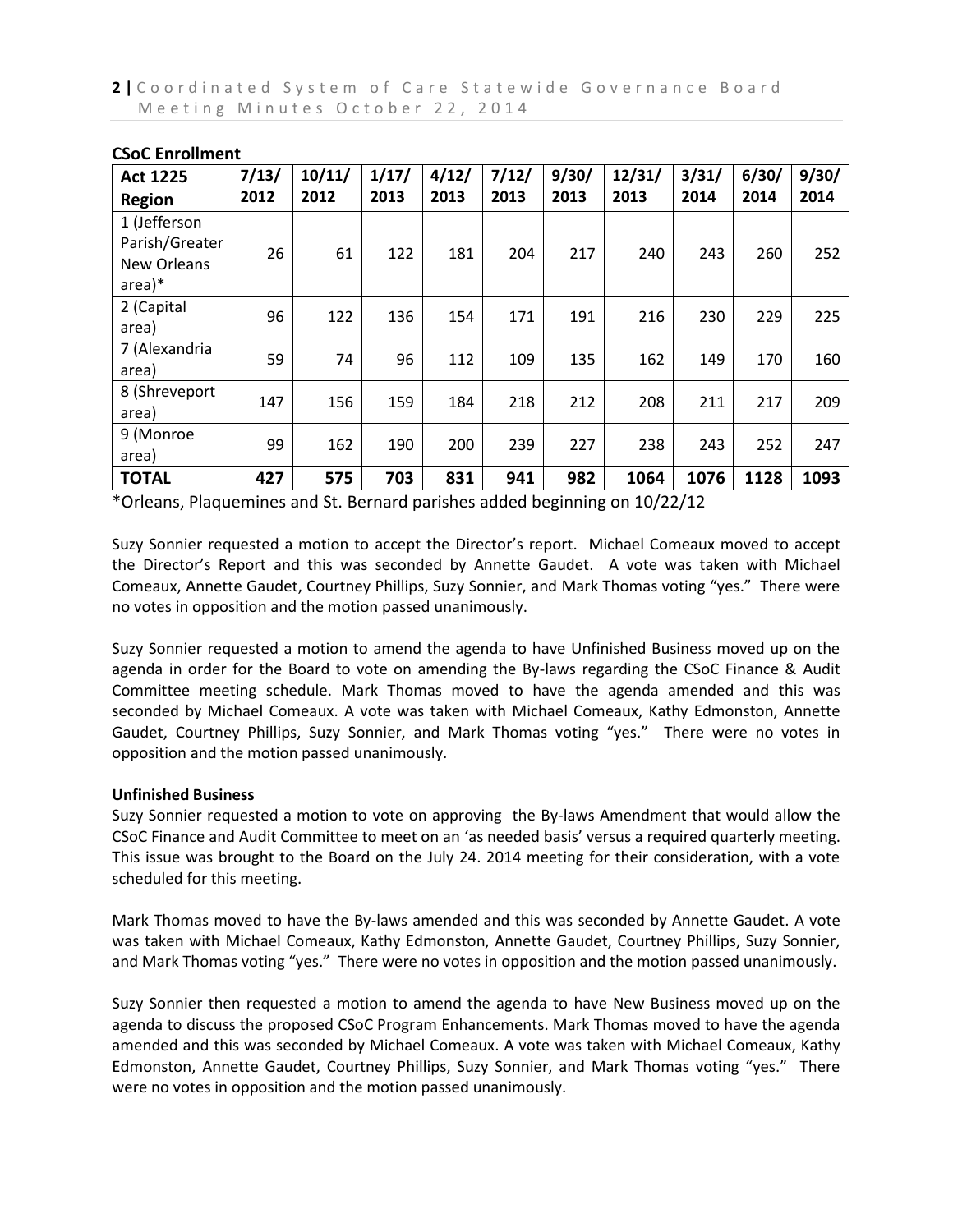#### **New Business**

**Proposed CSoC Program Enhancements:** presented by Dr. Rochelle Head-Dunham, Assistant Secretary/Medical Director, Department of Health and Hospitals' Office of Behavioral Health; Karen Stubbs, Deputy Assistant Secretary, Health Plan Management; and Candace Ricard, Director of Quality Management.

Dr. Dunham stated that the Office of Behavioral Health (OBH) is proposing changes to Children Services that will move some of the waiver services currently reserved for CSoC youth to the state plan services allowing all children and youth in LBHP, as well as CSoC children and youth access to these services. The goal of this proposal is to create a richer array of services for all children and youth in the LBHP. The services to be moved into the state plan amendment include: parent support and training (PST), youth support and training (YST), as well as crisis stabilization. In addition, OBH is proposing to add two new waiver services to the CSoC service array. The new proposed waiver services include: Consultation to Family and Community Supports (CFC) and Customized Goods and Services. These proposed changes will be submitted in an amendment to CMS in March 2015.

Karen Stubbs reported to the Board that an amendment was submitted to CMS in August, proposing the following changes:

- A change in payment methodology moving from a fee for service to a capitated rate for children's services.
- Updated performance measures included in the C Waiver with guidance by CMS.
- Removal of the required one CSoC service per month as a minimum to allow CSoC participants to receive services as needed.
- Exclude the medically needy spend down population

However, this amendment was withdrawn due to a new CMS rule which requires that the state create a transition plan outlining allowable settings that individuals receiving HBCS waiver services can reside. Karen Stubbs stated that the amendment is due to be re-submitted in mid -November. More details can be found in the public RFP [www.new.dhh.louisiana.gov/index.cfm/newsroom/detail/3089.](http://www.new.dhh.louisiana.gov/index.cfm/newsroom/detail/3089)

Karen Stubbs then introduced Candace Ricard who was able to discuss the state's transition plan requirements. Candace reported that the goal of the new CMS rule is to ensure that individuals receiving Medicaid funded Home and Community Based Waiver Services (HCBS) reside in settings where their rights and freedom are protected and that these settings are not institutional in nature. In the rule, CMS outlines settings that are presumed to be institutional in nature. The states transition plan must report on how the state will come into compliance with the rule. The waiver specific transition plan must outline the rights that all HCBS Medicaid recipients are entitled to, such as the right to choose service providers and service options. The amendment also outlines specific protections that must be in place when participants reside in provider owned controlled settings. The transition plan is to ensure that all of the HCBS services are offered in home and community based settings. Ms. Ricard asked if there were any questions. The board declined. Ms. Ricard stated that additional information regarding the transition plan could be found on the following website:

[www.new.dhh.louisiana.gov/index.cfm/newsroom/detail/3089.](http://www.new.dhh.louisiana.gov/index.cfm/newsroom/detail/3089)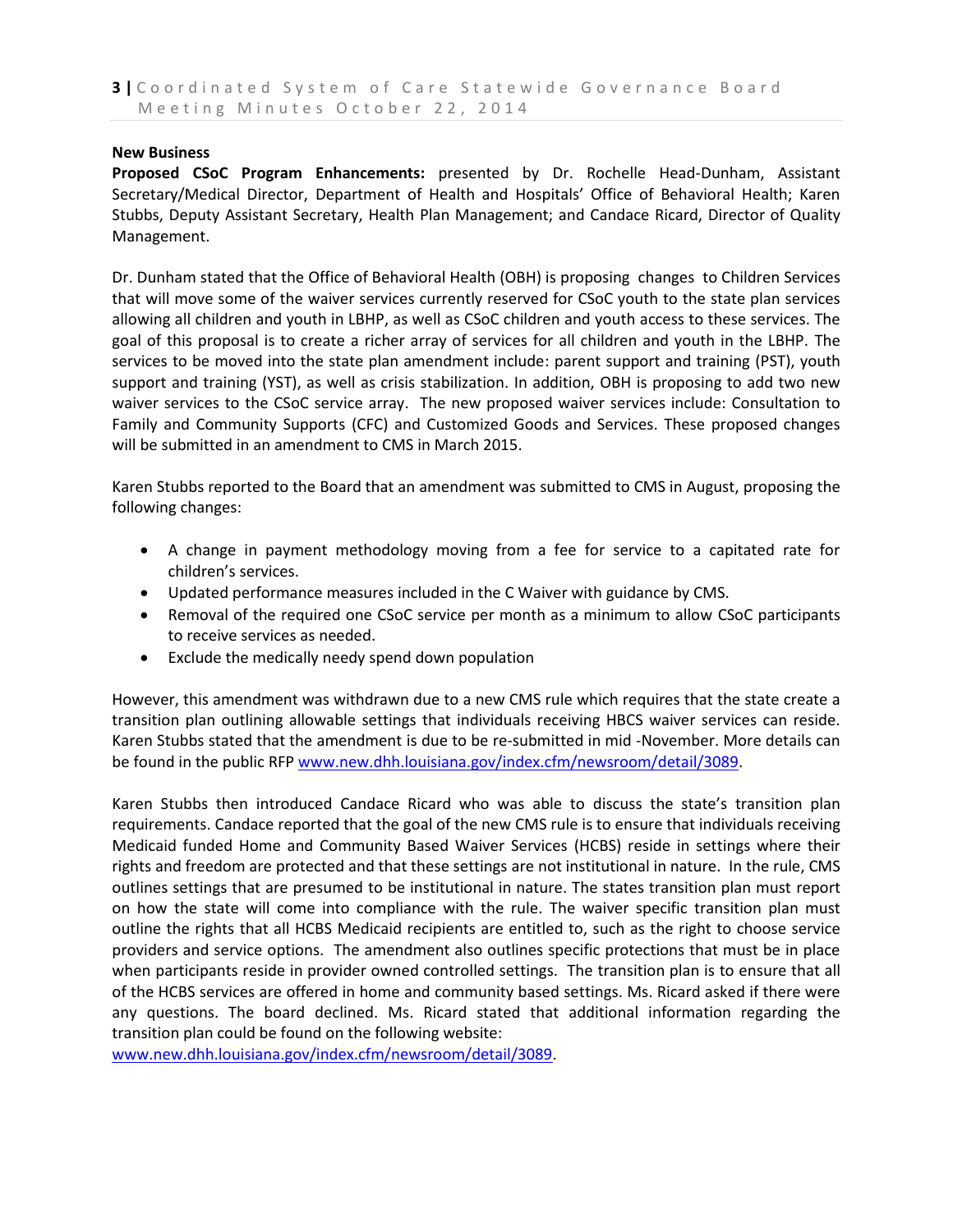Suzy Sonnier asked if the board had any other questions. Mark Thomas asked to have more information about the two new proposed waiver services. Connie Goodson described the following:

*Consultation to Family and Community Supports (CFCS) is a service* to assist caregivers, natural supports, and/or paid support staff (Skills Builders and others) in carrying out individual treatment/support plans. Home or community based consultation activities are provided by professionals in psychology, social work, counseling and behavior management. The service includes assessment, development of a home treatment/support plan, training and technical assistance to carry out the plan, monitoring of the participant and other providers in the implementation of the plan. Family counseling may be provided. Developing CFCS as a CSoC service would encourage providers to move beyond an individual-child focus, to intervene also with parents, caregivers, and other supportive individuals to help them increase the safety and support within the youth's environment. In addition, this new service definition makes it clear that consultation may be provided not just to a youth's caregiver but also to a youth's natural supports, as well as to paid supports (teachers, personal care attendants, etc.). This new service definition may assist Wraparound Facilitators in engaging natural supports to be full members of the child and family team (CFT), because there will now be an allowable service that can help prepare, educate, and train natural supports so they have the skills and confidence to better provide support and supervision to youth. It will also allow for professionals to provide expert consultation in a youth's specific behavioral health needs to other paid supports such as Skills Builders, so that all individuals serving youth are providing care specifically tailored to that youth's needs.

*Customized Goods and Services are* individualized supports that youth who have severe emotional disturbances or mental illness may need to fully benefit from mental health services. Customized Goods and Services could include tutoring, parenting skills, homemaker services, structured mainstream recreation, therapeutic or day support activities, mentor or behavioral aid, a utility deposit to help stabilize a child's behavioral health crisis, environmental modification to the participant's residence to enhance safety and ability to continue the living arrangement, or other customized goods and services to provide flexible community services and to maintain stability in the child's residence.

The Board requested that Dr. Dunham and Karen Stubbs attend the CSoC Governance Board meeting scheduled for the beginning of the year to provide updates on the status of the C Waiver and amendments. Mark Thomas also suggested that the board look at Stuart Ablon's work presented at the OBH/Magellan Children's Behavioral Health Summit in June 2014.

#### **Committee Reports**

**Finance and Audit Committee:** Connie Goodson presented the Finance and Audit report on behalf of Undersecretary Jeff Reynolds. The committee last met on September 29, 2014. After review of the updated MOU for SFY 14-15, with no outstanding questions or concerns, the Finance and Audit Committee voted in favor of advancing the MOU to the CSoC State Governance Board and on to state agency leadership for signature.

**Quality Assurance Committee (QAC):** Report was given by Committee Chairperson, Michael Comeaux. The committee last met on August 13, 2014, and continues to review and discuss the 17 quality indicators and four priority areas. The School Workgroup is continuing to work on the development of a revised parent release of information form to enable easier reporting of data to Magellan.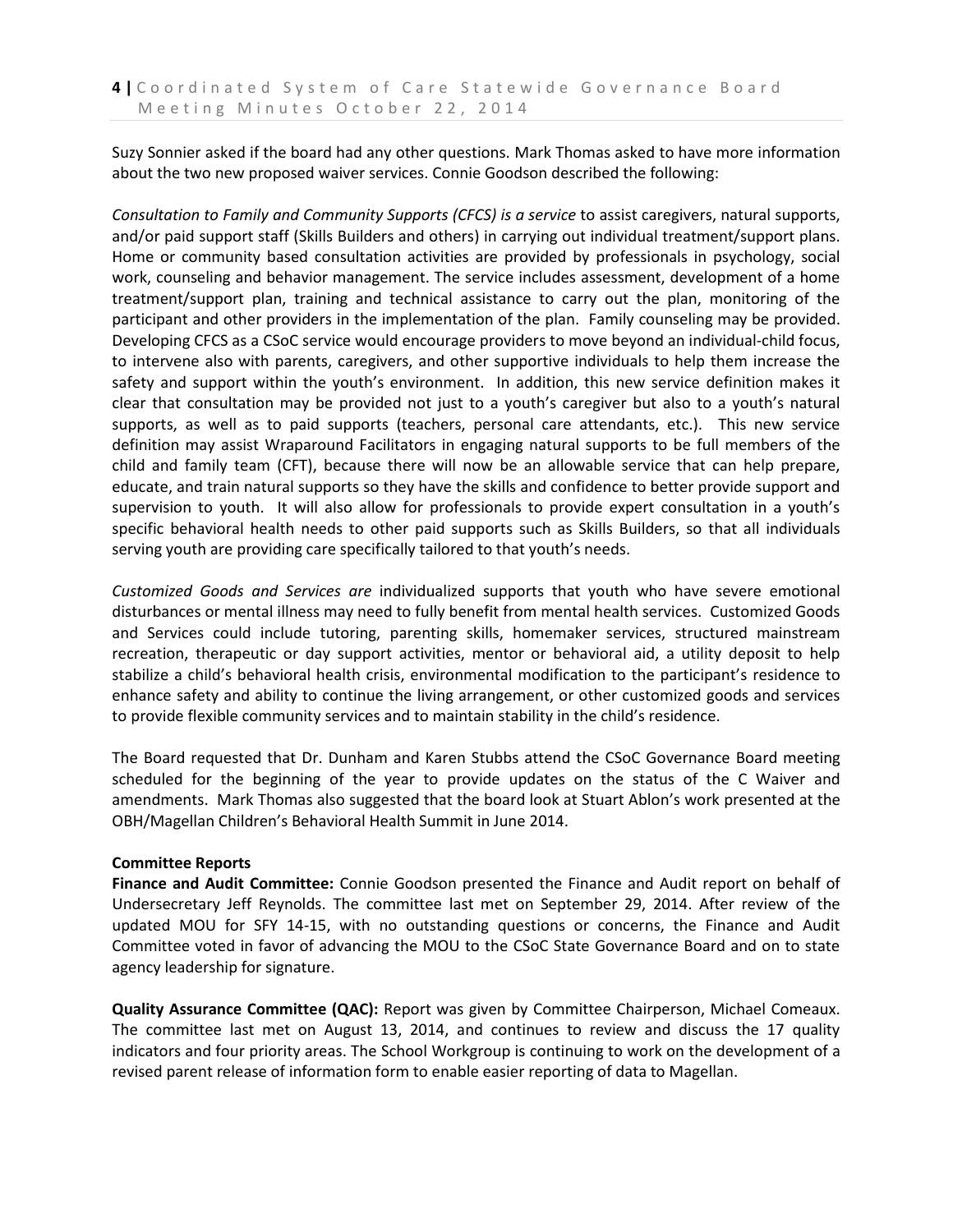Michael Comeaux reported that 12 of the 17 reports being reviewed by the QAC are also being reviewed by the Internal Monitoring Team (IMT). After meeting with the members of the QAC and Lori Marshall the Chairperson of the Youth IMT, Michael Comeaux asked the Board to consider merging these two committees. Michael Comeaux reported that many members of the QAC are also members of the IMT. He reported that the committee members felt that this may be a duplication of efforts. The Board asked Micheal Comeaux to submit a proposal to the board for review of his recommendation at the next Governance Board meeting.

Suzy Sonnier requested a motion to accept the Finance and Audit Committee and Quality Assurance Committee reports. Kathy Edmonston moved to accept the reports and was seconded by Courtney Phillips. A vote was taken with Michael Comeaux, Kathy Edmonston, Annette Gaudet, Courtney Phillips, Suzy Sonnier, and Mark Thomas voting "yes." There were no votes in opposition and the motion passed unanimously.

## **New Business**

## **CSoC Outcomes: Magellan Quality Management**

Wendy Bowlin, Quality Management Administrator for Magellan Health Services and Barbara Dunn, Quality Outcomes Director for - Magellan Health Services (via telephone) presented on the use of the CANS to demonstrate outcomes for youth and families in CSoC. Ms. Bowlin reported that currently in Louisiana the CANS is being used exclusively as an eligibility tool to determine a youth's eligibility for CSoC. However, the CANS also offers the ability to demonstrate outcomes for youth and families after participating in CSoC. Ms. Bowlin and Ms. Dunn explained to the board that by comparing the CANS scores of a youth as they enter CSoC to the CANS scores of the same youth at discharge we have an opportunity to see a youth's progress, as scores trend downward. Ms. Bowlin and Ms. Dunn presented to the Board an example of this, using current youth in CSoC. (Please see the presentation at: [http://www.csoc.la.gov/assets/csoc/Documents/GovernanceBoard/2014October/20141022\\_CANS\\_Out](http://www.csoc.la.gov/assets/csoc/Documents/GovernanceBoard/2014October/20141022_CANS_Outcomes_Reporting.pdf) [comes\\_Reporting.pdf](http://www.csoc.la.gov/assets/csoc/Documents/GovernanceBoard/2014October/20141022_CANS_Outcomes_Reporting.pdf) )

CANS Outcomes Data:

- Global scores were derived from initial CANS administered to CSoC youth and their families at enrollment, then again at 180 and 360 days.
- One can observe a downward trend line, indicating that youth are having a decrease in risk behaviors, and emotional /behavioral needs over time. It is important to note that these youth are continuing in CSoC and have not yet reached discharge status. We would anticipate further decline in these scores as they reach discharge.

Magellan is currently working on standardization of the discharge CANS. The goal is have the initial treatment planning CANS scores and the discharge CANS scores, allowing for observable positive outcomes for youth and families through their participation in CSoC.

#### **Provider Network**

Shannon Ost, Network Administrator for Magellan Health Services also presented. Ms. Ost reported that there are currently 240 Foster Care beds and with plans to add 50 more by way of a new provider that was recently brought on. Magellan is working with the State to look into opening a specialty foster care program, where foster care parents will receive training needed to help them cope and understand the behaviors of the child that will be placed with them.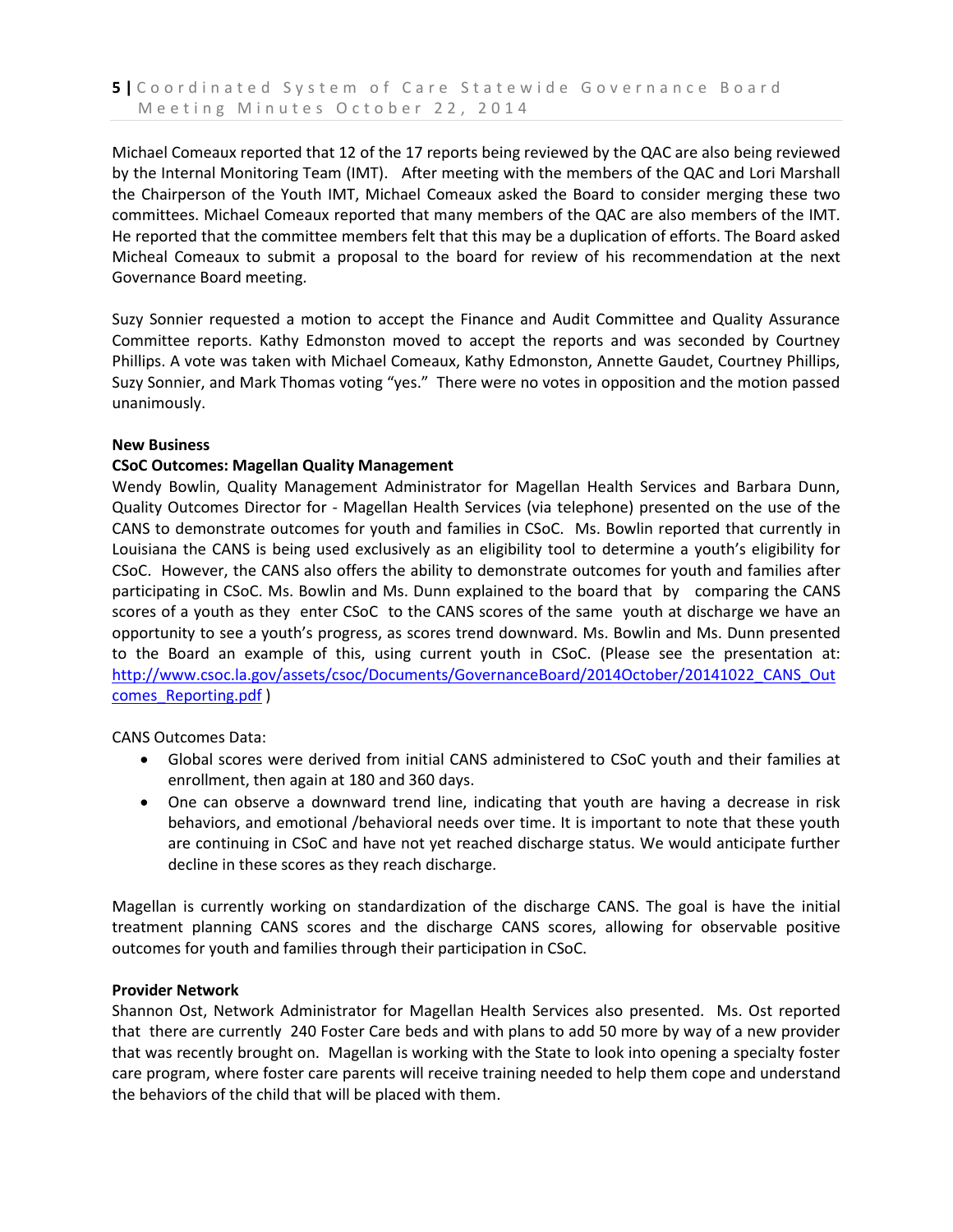Ms. Ost, then reported on the current providers of Crisis Stabilization, Short term Respite, Therapeutic Group Homes, Therapeutic Foster Care and Psychiatric Residential Facility Beds as outlined in the CSoC Directors Report.

Board members asked if there were any of the five CsoC regions without any of the 5 specialized CSoC services. Ms. Ost reported that there are CSoC services in every region, but currently no Crisis Stabilization in any region. The need for Crisis Stabilization is high, however, the payment structure and small population to serve (1200 across 5 regions) has made this a difficult business decision for providers. As noted in the above, the state is seeking to make Crisis Stabilization a state planned service, allowing for greater access for all youth in the LBHP, and increasing the number of youth to be served. This change would allow providers to offer this service to youth more readily statewide.

## **CSoC Statewide Implementation:** Report was presented by CSoC Director Connie Goodson

On September 29, 2014, OBH received CMS approval of the waiver amendment that allows for implementation of CSoC statewide. CSoC will 'go live' in these new regions on November 20, 2014. The Wraparound agencies that were selected by the regional community teams include:

Region 3: Covington – Choices, Incorporated Region 4: Thibodaux – Wraparound Services of South Central Louisiana Region 5: Lafayette – Eckerd CenLa Wraparound Agency Region 6: Lake Charles – Choices, Incorporated

To ensure that the communities are ready to operationalize on November 20, 2014, OBH and Magellan CSoC teams are working closely together with the Wraparound agencies. This includes supporting the Wraparound Agencies in meeting key milestones in the areas of human resources, physical plant resources, fiscal resources and sustainability, referral development and networking. In addition, the OBH and Magellan CSoC teams are working through a plan to ensure key milestones are met related to contracting, network development, referral planning, and staff training and development.

CSoC Liaisons are working to prepare state agency staff in the new regions to be ready to participate in CSoC upon 'go live'. Education is focused on identifying CSoC candidates, the value of CSoC to children, families and the state agencies and how to make referrals. The Magellan CSoC team continues their work to contract with providers in the new regions.

The Wraparound agencies who have been selected to serve the expansion regions report that they have increased their presence in the expansion communities by providing education and developing relationships with key stakeholders in order to develop sources for CSoC referrals and as resources to form community connections for CSoC enrollees and their families.

The board asked Connie to discuss the waiting list and how it will be impacted once CSoC goes live. Once CSoC goes live, it will allow more youth to be served which will eliminate or reduce the wait list.

It was requested by board member Mark Thomas to hear more information regarding empowerment of the FSO at the next board meeting.